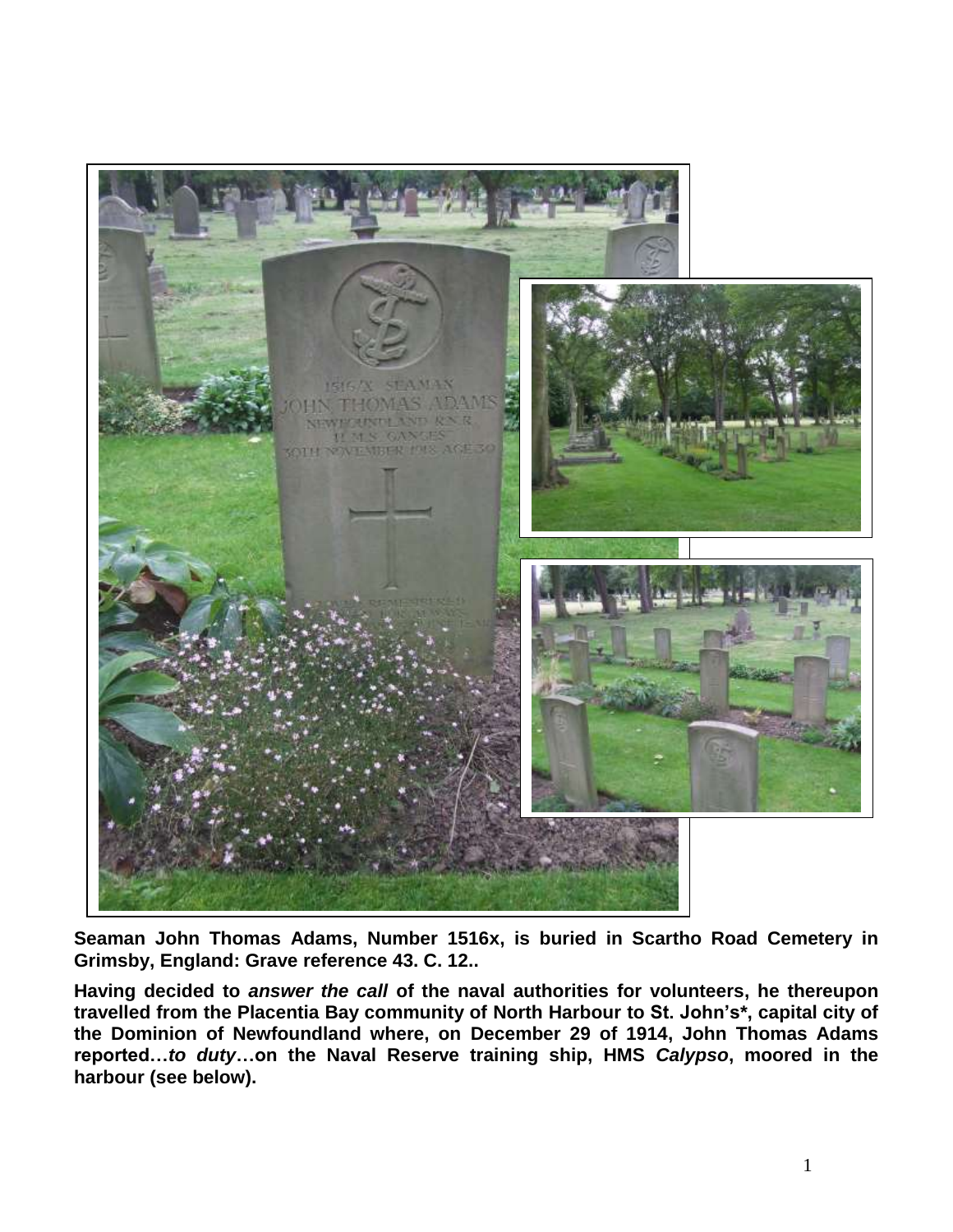**On that December 29 he enlisted for the first time into the Reserve (see further below), was signed on to serve for a single year's\* war-time service and underwent the required medical assessment. John Thomas Adams also likely attested at this time, pledging his allegiance to the King-Emperor, George V.**

**(Right:** *George V, by the Grace of God, of the United Kingdom of Great Britain and Ireland and of the British Dominions beyond the Seas, King, Defender of the Faith, Emperor of India***:** *as a boy and young man he had served in the Royal Navy from 1877 until 1891 and always retained a fondness for the Senior Service***. – The photograph of the King attired in the uniform of an Admiral of the Fleet is from** *the Royal Collection Trust* **web-site and taken in or about 1935.)**

**(Right:** *At the outset of their career, the Calypso-Class ships were apparently considered to be superior vessels. Hybrids powered by both steam and sail - they were able to police the outer reaches of the British Empire most efficiently and economically. The rapid progress in engine technology, however, was to mean that HMS `Calypso` and her sisterships would soon be out-classed by newer vessels***. – This Royal Navy photograph, taken before 1902 when the drill-hall was reportedly built on her upper deck and the funnel removed, is from** *Wikipedia***)**

*\*In the early days of the War, perhaps because it was felt by the authorities that it would be a conflict of short duration, the recruits enlisted for only a single year. As the War progressed, however, this was obviously going to cause problems and the men were encouraged to re-enlist***.** *Later recruits – as of or about May of 1916 - signed on for the 'Duration' at the time of their original enlistment.*

**(Right above:** *The White Ensign has been flown by the Royal Navy in its present form since about the year 1800 although other naval ensigns had existed for at least two centuries. It consists of a red St. George's Cross – the national flag of England - on a white field with the Union Flag\* in the upper canton.*

*\*The Union Flag is commonly referred to as the 'Union Jack'; this is, in fact, a misnomer since a flag is referred to as a 'Jack' only when flown from the bow of a ship.*

**Note:** *During the years preceding the Great War the only military force on the Island of Newfoundland – apart from a handful of ill-fated local attempts – was to be the Royal Naval Reserve (Newfoundland). Even so, it was to be some thirty years after the withdrawal of British troops from the Dominion in 1870 before the Reserve came into being in 1902.* 





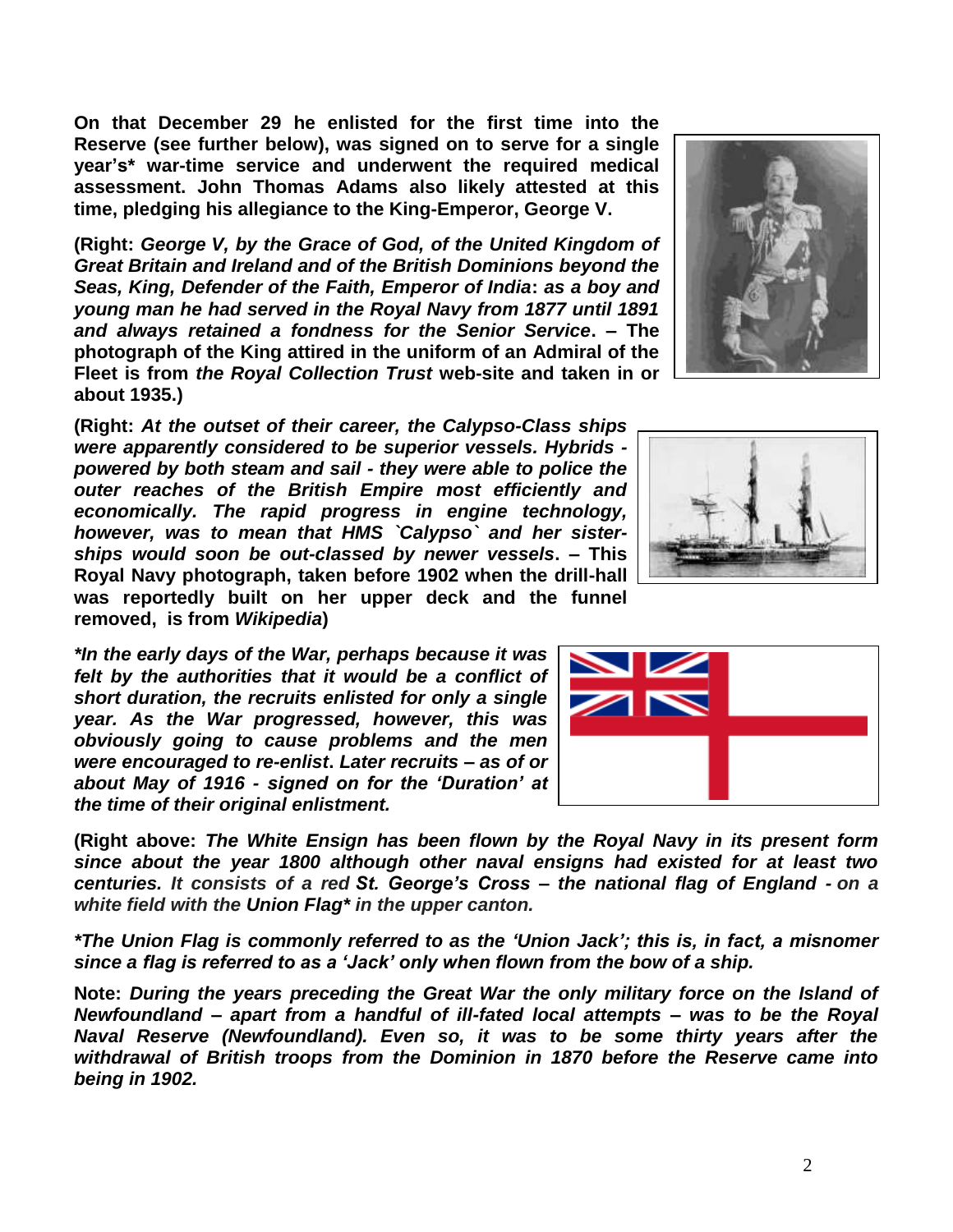*Just fewer than four-hundred men were sought to enroll as seamen – apparently automatically at the rank of Able Seaman - and to present themselves annually in St. John's for five years in order to train for a period of twenty-eight days per annum. Allowed to report at a time of their own choosing, it is perhaps not surprising that these volunteers – mostly fishermen – were to opt to train during the winter months when fishing work was minimal.*

**(Right:** *Recruits of the Royal Naval Reserve (Newfoundland) seen here in front of HMS `Calypso`. The shed-like superstructure seen behind them had been built onto the ship in 1902 to serve as a drill-hall. Whether the vessel was still 'Calypso, or had become 'Briton' by this time (see further below) is not clear.* **– photograph from Newfoundland Provincial Archives via Wikipedia)**

*Expenses were apparently defrayed for the most part by the British (Imperial) Government and an attempt was made to ensure the number of recruits would be kept constantly at a maximum. This practice and policy was then to be continued up until the onset of hostilities some twelve years later.*

*Of course, the purpose of having a reserve force at any time is to provide a trained force ready at any time to serve at a time of need or crisis. Thus in August of 1914, upon the Declaration of War by the government in London, hundreds of those men of the Royal Naval Reserve (Newfoundland) were to make their way to St. John's, from there to take passage overseas to bolster the ranks of the Royal Navy.*

**(Right above:** *Naval reservists from Newfoundland, during the early days of the Great War, before their departure for the United Kingdom* **- from** *The War Illustrated***)**

*An elderly vessel, H.M.S. `Calypso`, having become surplus to the Admiralty's needs, had been provided to the Dominion of Newfoundland by the Royal Navy in 1902 for training purposes. After some debate it was eventually decided that she would be permanently moored in the harbour of the capital, her superstructure reduced, and a wooden shelter built on her upper deck to provide training facilities and living quarters for the prospective naval recruits.*

**(Right above:** *H.M.S***.** *'Calypso' in full sail. She was to be re-named* **Briton** *in 1916 when a new 'Calypso', a modern cruiser, was about to be launched by the Royal Navy***. – This photograph, taken of her by the Royal Navy, taken in 1898, is by courtesy of** *Admiralty House Museum***)**





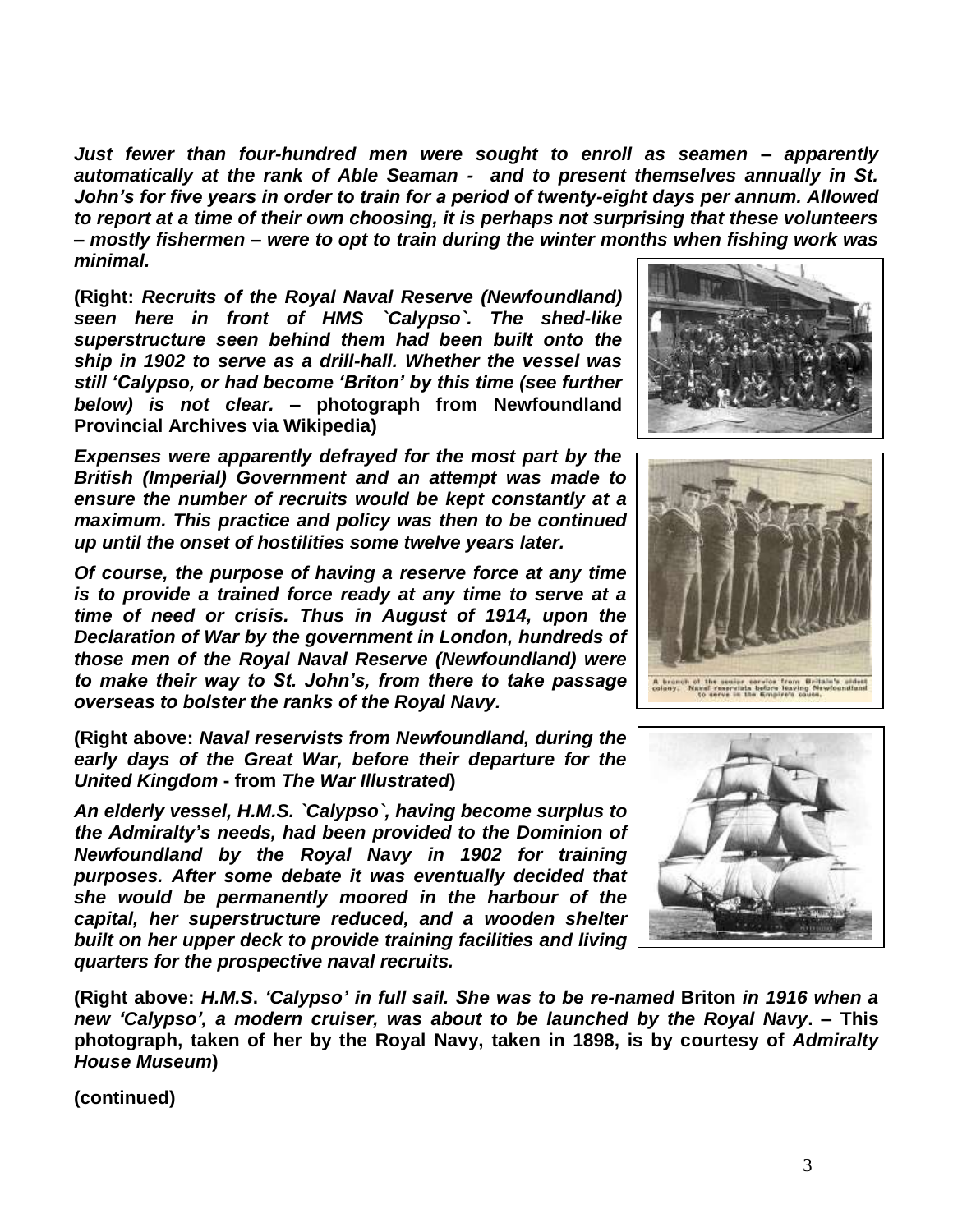**Twenty-eight days\* after having first reported to** *Calypso* **in St. John's, on January 26 he was apparently promoted from the rank of Seaman Recruit; it would then** *appear* **that a further week hence, on February 4 of that 1915, Seaman Adams was to depart from St. John's to cross the Atlantic – this suggested by the dates documented in his sparse service file.**

*\*It appears that in many cases, even if the recruit in question had not already previously been with the Royal Naval Reserve, the required twenty-eight day training period, all or partially, was waived by 'Royal Proclamation'.*

**On that date, the detachment of volunteers for the Army that upon its arrival at Edinburgh Castle was to become 'C' Company of the Newfoundland contingent in the United Kingdom, boarded the tender** *Neptune* **in St. John's Harbour for the short journey down the coast to Bay Bulls. There the ocean-going vessel** *Dominion* **awaited to carry it across the Atlantic and it might be assumed that the Naval Reservists were to be a part of that contingent.** 

**(Right:** *The photograph of personnel of 'C' Company on board the 'Neptune' on the way to the harbour at Bay Bulls is from the Provincial Archives***.)**

**The available sources do not, however, record any Newfoundland naval reservists taking passage on** *Dominion***. In fact,** *Calypso***'s drill register of the time records that the personnel were to leave St. John's on board the** *Allan Line* **vessel, the SS** *Mongolian***, on February 17 – although the ship's captain records (see below) that it was the 18th .**



**The situation seems to have been a bit more complicated than that: Days before, according to the local newspapers, on that February 4-5,** *Mongolian* **had left St. John's to attempt to force a passage through the heavy ice surrounding the entrance to St. John's and extending well offshore. It was to no avail and after three days of futile effort the ship returned to port.**

**In re-entering St. John's Harbour, however, the vessel struck a rock and, after inspection, it was decided necessary to do emergency repairs in the local dock. In the meantime some of the vessel's passengers were to take the train across the island so as to catch another ship in Halifax.** 

**On or about February 23, the repairs having been completed,** *Mongolian* **departed Newfoundland once again, only to be immediately met with heavy seas which eventually were to at least partially undo much of the temporary work which had been completed to the ship only days before.**

**The following is an adaption of a letter written by** *Mongolian***'s captain after his ship had reached the safety of the harbour of Halifax on February 25. It was addressed to Lieutenant-Commander of HMS** *Calypso* **who saw fit to forward it to the Office of the Colonial Secretary – whence it made its way to the local press.**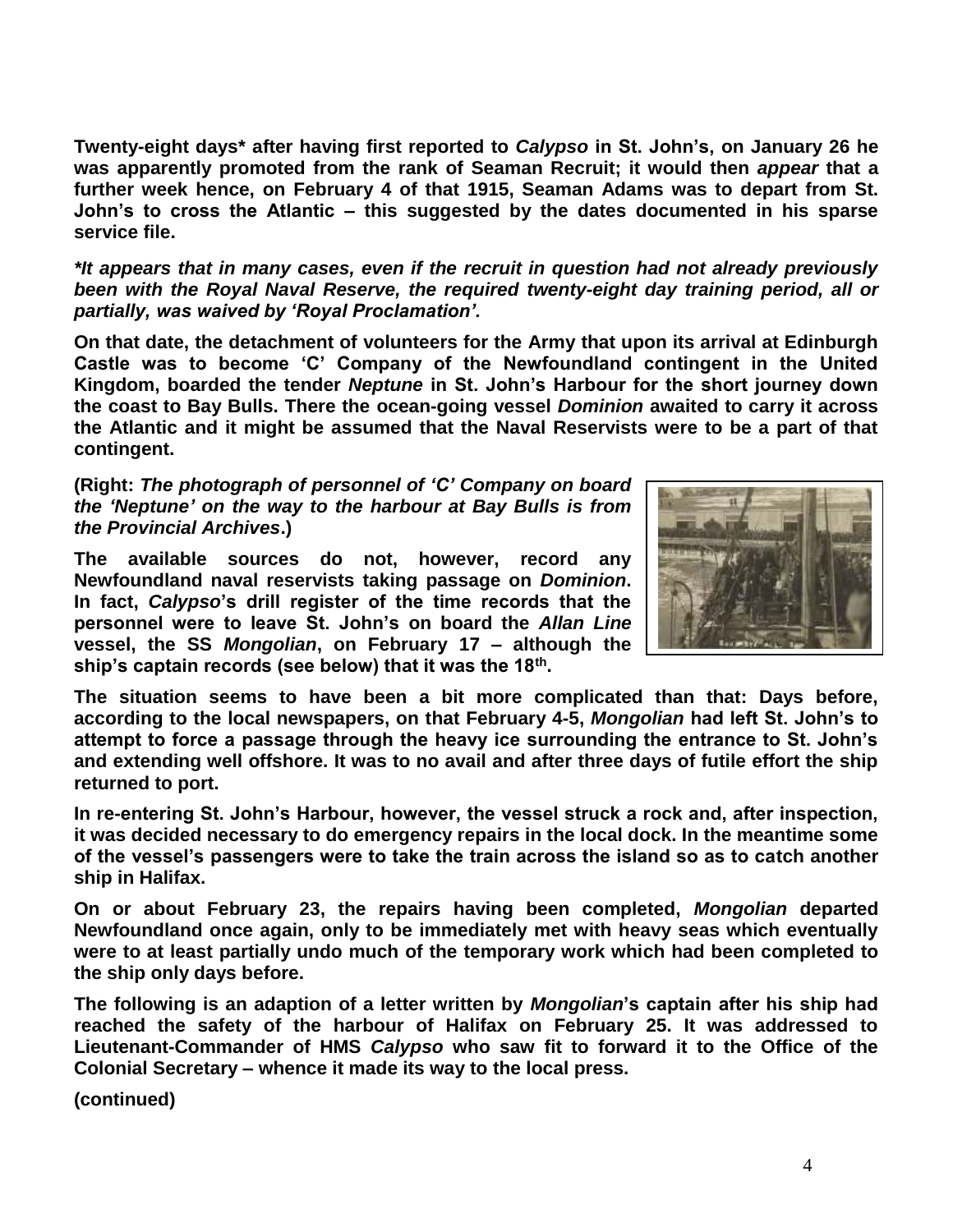Dear Sir:-

It is but just that I submit the following to your notice.

As you are aware, the ship under my command left St. John's 18<sup>th</sup> February with 200 R.N.R. ratings from your ship under the command of Captain Alan Goodridge. On their arrival on board 'Mongolian' Captain Goodridge at once established regular discipline and routine.

Shortly after leaving port rough and foggy weather was encountered and as ship proceeded East this weather became worse each day. On 22nd and 23rd a heavy gale raged from North-East with very high seas, causing the ship to labour considerably. On the latter date trouble arose through the giving-out of temporary repairs done in St. John's. Considerable water was found making its way into the fore end of the ship. After consultation I decided to return here to Halifax.

I requested Captain Goodridge with ratings under his command to assist me in every way consistent with requirements. It is needless to say such help was given in the most energetic and cheerful manner by way of preparing for any emergency. Manning deck pumps (which were kept going day and night until arrival into port). Also a number of men were detailed to assist in the engine room and stokehold. (Chief Engineer Brown of this ship desires me to specially mention the valuable assistance of these men.

For my part I cannot speak too highly of Captain Goodridge. His cheerful and composed manner throughout went far to inspire confidence not only in the men under his command but also the passengers entrusted to my care.

I would request, Sir, that you would be good enough to forward to His Excellency the Governor my appreciation for the assistance so ably rendered by him. I would also ask you to place on record my high opinion of Petty Officer George Gill and Armourer Luxom.

The entire staff of my ship join with me in thanking the men of the Newfoundland Reserve whose conduct throughout was most exemplary and helpful in every way.

I may say that almost immediately upon arrival here the men were transferred to the SS 'Scandanavian' and sailed about 9 p.m..

> J.W. Hatherly Master S.S. Mongolian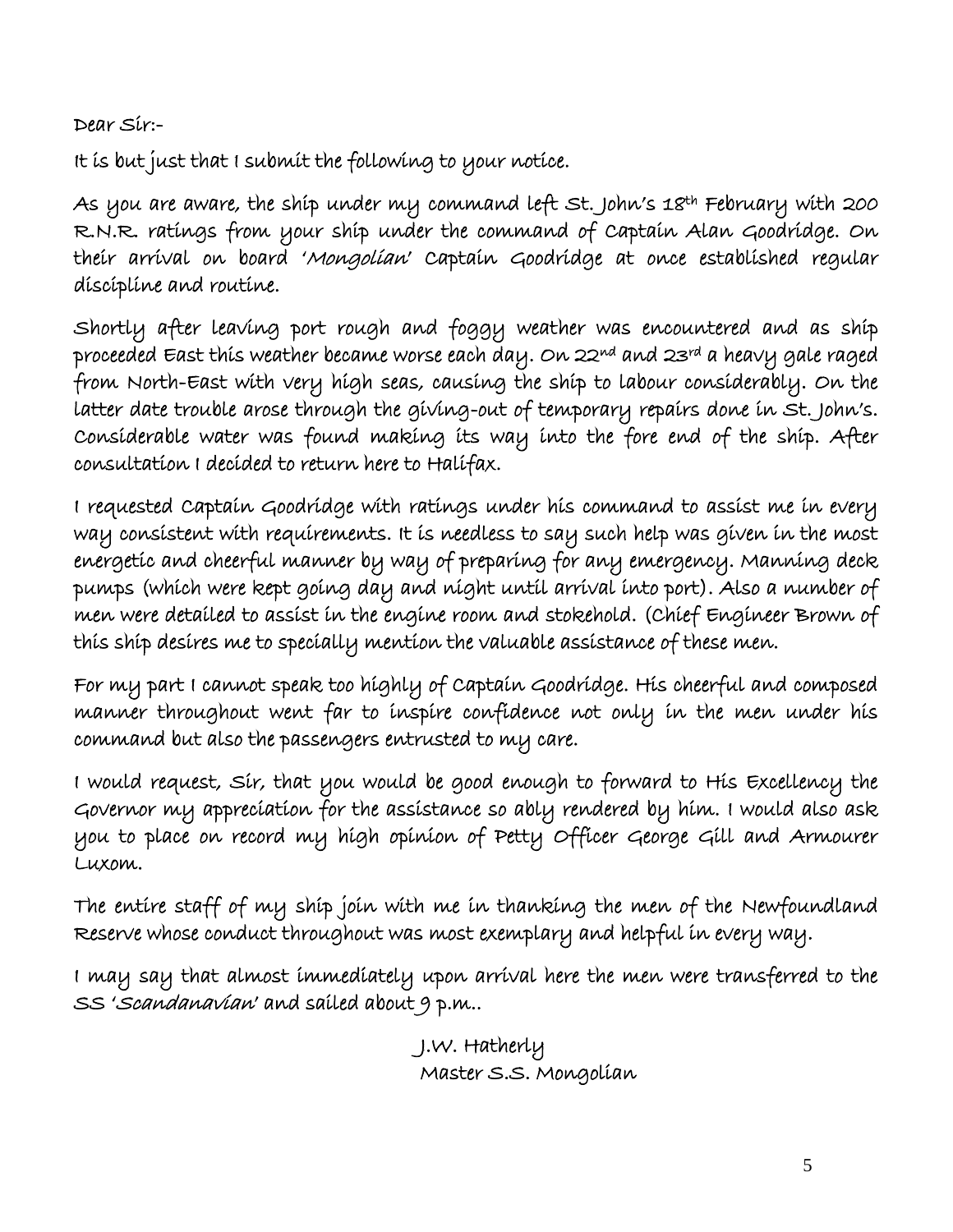**(Right:** *The SS 'Mongolian' was an elderly vessel constructed in 1891. Built for the Allan Line Company she was to have served as a troopship during the Boer War before being bought by the British Admiralty, again for war service, in 1914 or 1915. She was not to survive the conflict: on July 21 of 1918 she was torpedoed and sunk by U-boat 70 with a loss of thirty-five lives***. – The photograph of**  *Mongolian* **is from the British Home Child Group International web-site.)**



**SS Mongolian** 

**Once having disembarked from** *Scandinavian -* **on which they had journeyed from Halifax (see previous page) - in the United Kingdom in early March, any Naval personnel would have been either posted directly to a ship or ordered to undergo further training at one of various Royal Navy establishments – these for the most part in England. In the case of Seaman Adams, the destination was to be HMS** *Vivid I* **at Plymouth-Devonport on the English south coast.**

*Vivid I* **was a base and barracks for regular seamen and it was therefore** *Vivid I* **to which Seaman Adams was to be attached.**

**\****The Royal Navy had a disciplinary system which in certain ways differed from civil – and even Army – law; but for it to be employed, a sailor had to be attached to a ship. While at sea, of course, this posed no problem, but when a sailor was performing duties on land that were not associated directly to a particular ship he still had to be held accountable for any untoward behaviour.*

*The Navy's training establishments were for the most part on land: Devonport (although apparently only a shore-base during the Great War), Chatham, and Portsmouth for*  example, were land bases for many thousands of naval personnel, some of who were *permanently stationed there. Thus the practice became to base an elderly or even obsolete ship in the nearby port to be, nominally, the vessel to which this personnel was to be attached. This appears to have been the procedure for the large number of shore bases organized around the coast of the United Kingdom during the Great War.*

*HMS Vivid, the base to which Seaman Adams had been ordered after his arrival in the United Kingdom from Newfoundland, was not only all the buildings and facilities on shore, but also a small, elderly, nondescript depot ship (originally HMS 'Cukoo', built 1873), to which all the naval personnel was attached and was the name to be emblazoned on the bands of their caps.*

*These establishments were at times divided into sections: as has already been seen, 'Vivid I' was where the seamen (as opposed to the engine-room personnel, for example, in 'Vivid II') such as Seaman Adams were to be stationed.*

**(Right:** *A main gateway to the once-Royal Navy establishment at Plymouth-Devonport* **– photograph from 2011(?))**

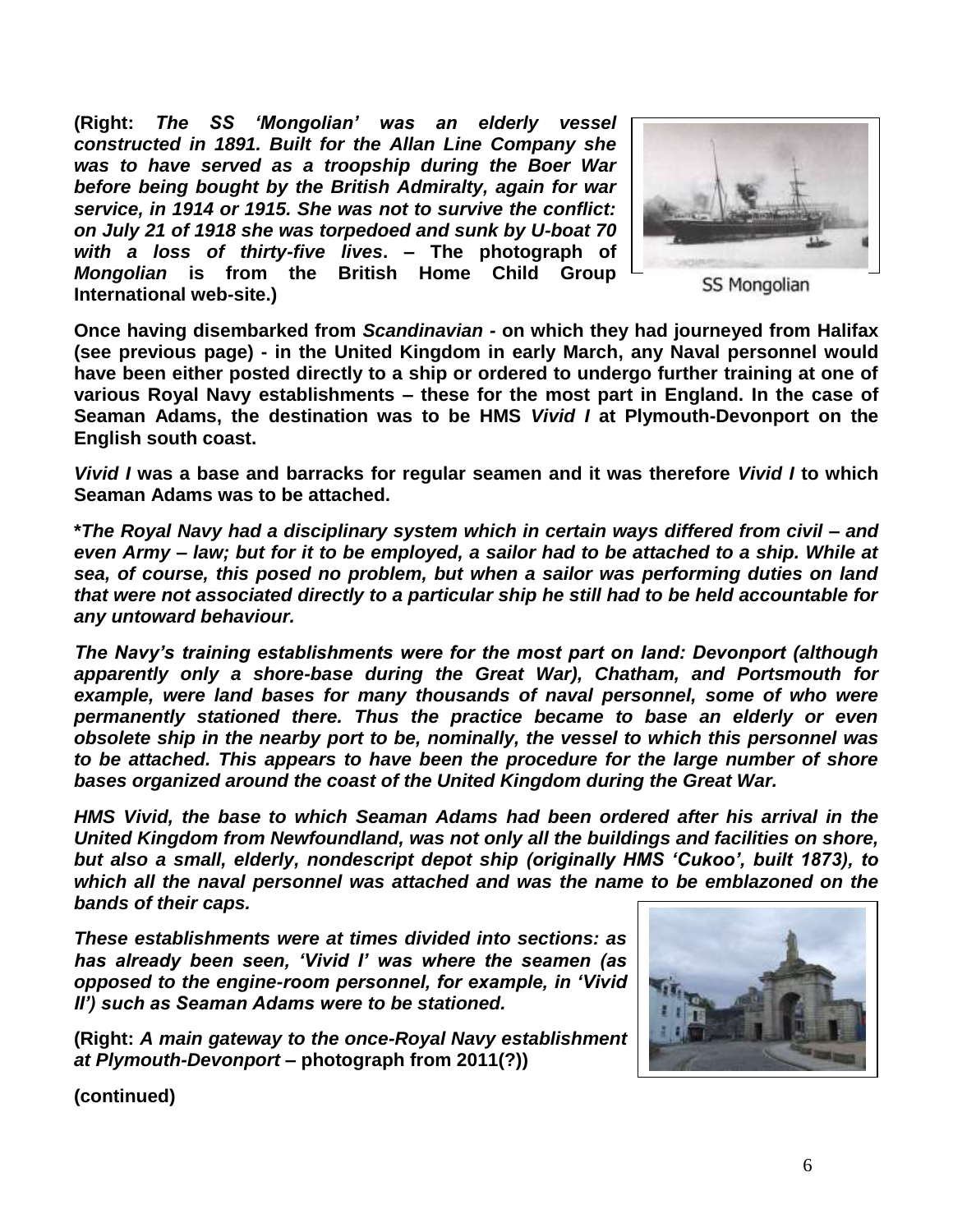**Seaman Adams was to serve six weeks and day at** *Vivid I* **before, on April 19, he was seconded to another Division,** *Trawler Reserve***, and was thereupon to spend eleven further weeks – perhaps** *Vivid III* **- in that Section as a deck-hand, although there is no record of him setting foot on the deck of any ship during this time.**

**The summons to service on board one of His Majesty's ships having eventually arrived eleven weeks later again, Seaman Adams was to be officially attached on July 6-7 to a squadron supply vessel, HMS** *Stephen Furness***. The unidentified squadron in question was likely to have comprised either elderly warships (often cruisers) or armed merchant cruisers whose task was to blockade Germany by stopping and inspecting the cargoes of any and all commercial vessels. Any found to be suspect were left with an armed guard on board and with orders to proceed to a British-controlled port.**

**HMS** *Stephen Furness* **was based in the Cromarty Firth on Scotland's east coast, and responsible from there as far north as Peterhead. She had taken over some of her duties from another parent ship, the yacht HMS** *Columbine* **stationed further south at Rosyth on the Firth of Forth, and was in turn to be succeeded at Cromarty by another vessel,** *Thalia***, as seen further below.**

**(Right:** *The photograph of the 'Stephen Furness' is from the naval-history.net.uk. web-site***.** *Requisitioned in 1914 she was to serve as a squadron supply ship for some fifteen months. In early 1916 she was converted into an armed boarding steamer and armed with larger-calibre weapons, two 4.7-inch naval guns. On December 13, 1917, while en route to Liverpool from the Shetland Islands she was torpedoed and sunk by the U-boat 64. Going down abruptly before the life-boats could be launched, she carried ninety-nine persons with her.***)**



**Seaman Adams served on or with** *Stephen Furness* **until March 30 of 1916. The last weeks of this period may well have been on paper only as the ship had been re-converted and rearmed by March 7 to act as an armed boarding steamer and by the end of March may well have been on her first patrol in the waters north of the Shetland and Orkney Islands as far as Russia.** 

**Seaman Adams was now taken in charge by another ship,**  *Thalia***. She, a small requisitioned and hired yacht of some eighty-four tons, was to take over the duties at Cromarty relinquished by the** *Stephen Furness* **upon her transformation into an armed boarding steamer. Unfortunately, as had been the case when he served on** *Stephen Furness***, there appears nothing among the records that documents exactly what his duties may have been, or even if they were to be on board the ship in question or perhaps at one of the associated shorebased facilities.**

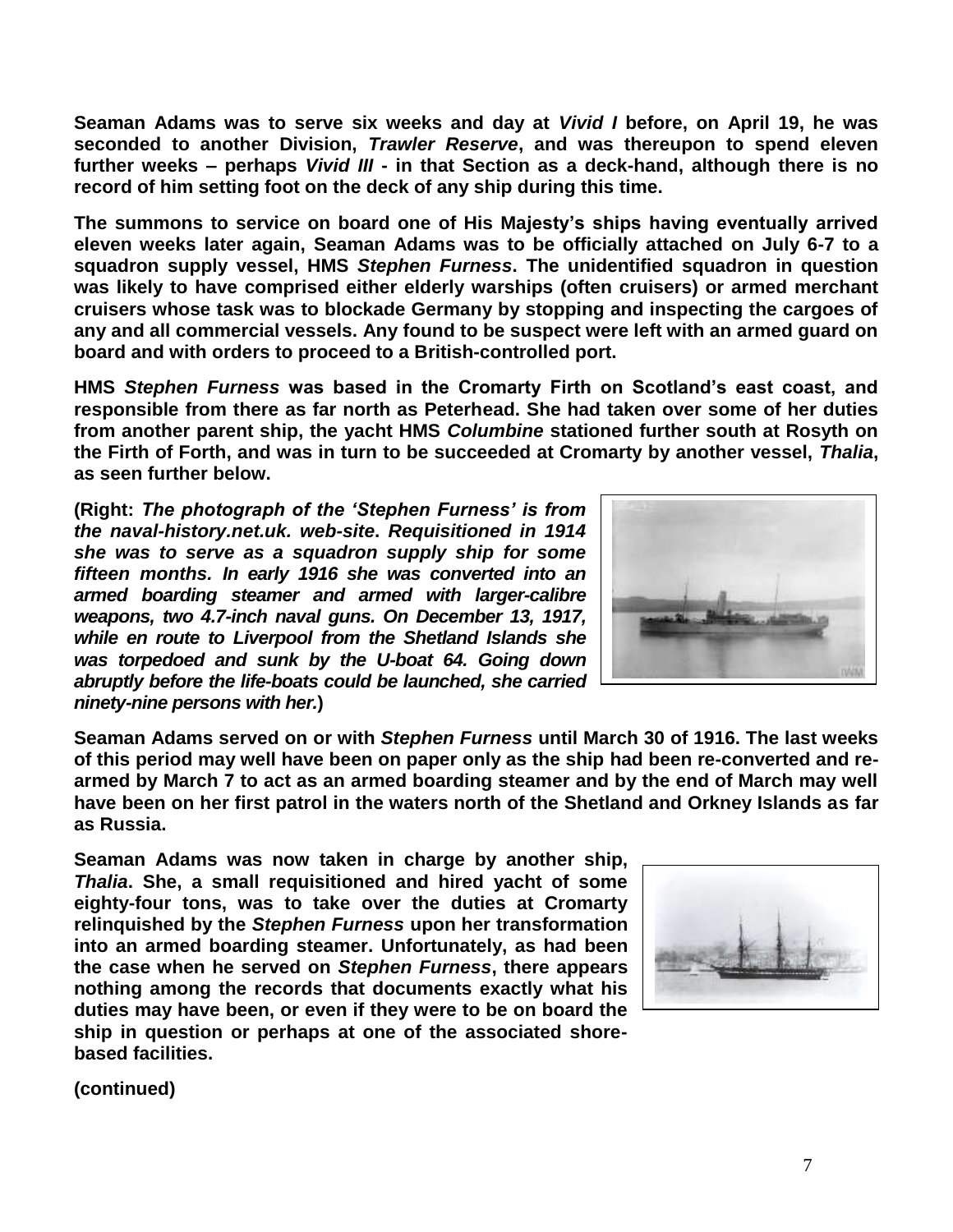**(Preceding page:** *The venerable Juno-Class wooden screw-corvette had been constructed as early as 1869. She was still in service two years after the cessation of hostilities.* **–** *The image is from the greatwarforum.org web-site to which it was contributed by Darkie Booth whose grand-father, John Milne, had also served on both of the afore-mentioned vessels***.)**

**Following three months of service with HMS** *Thalia***, Seaman Adams returned to HMS**  *Vivid***, to be precise** *Vivid III***, the Trawler Section.**

**There is now a an eight and a-half month period in Seaman Adams' war-time service which is far from clear. His papers record two names, seemingly of the same vessel:** *Peten* **and** *Eaglet.* **The author has found no** *Peten* **in the Royal Navy's list of ships but perhaps an**  *Eaglet* **– apart from the one which came into being in Liverpool in 1918: too late.**

**Our** *Eaglet* **began her career as** *Eagle* **but was to be re-named in February of 1915. She was a requisitioned trawler of onehundred seventy tons which had been built in 1899 and then fished out of the east-coast port of Hull. Hired by the Admiralty after the onset of the conflict, she was converted and armed with a single six-pounder gun in order to undertake war-time duties as a mine-sweeper.**



**(Right above:** *A photograph of HM Trawler 'Eaglet' not being available, this is a requisitioned trawler of the Great War, the John Edmund, larger than 'Eaglet' and with a larger-calibre weapon which may here discerned mounted on the ship's foredeck.* **– photograph from the** *naval-history.net* **web-site)**

**It has not proved possible to ascertain where exactly HM Trawler** *Eaglet* **was stationed during the** *Great War***. However,** *if* **this was to be Seaman Adams' ship, later circumstances suggest that both she and he were posted to the east coast of England, perhaps to the port of Grimsby.**

**Nothing of exception militarily appears to have been experienced by either** *Eaglet* **or by Seaman Adams during the period of July 31, 1916, until April 16 of the following year, 1917, when he was to be transferred – but perhaps only on paper – to another Royal Naval Command, this one southward, in the Counties of Suffolk and Essex.**

**However, during that same period he had met a young lady, a Miss Rosetta Waters of Number 13, East Gate Terrace, Holme Street, Great Grimsby. They were to marry in Grimsby on the first day of May of that 1917.**

**HMS** *Ganges***, the original base in the small village of Shotley, Suffolk, but with much of its activity during the war years centred in the Essex coastal town and harbour of Harwich, was now to be Seaman Adams' place of service. It would also appear from his sparse Service Records, that HM Trawler** *Eaglet* **was also to now be stationed there as part of the flotilla of small ships employed as patrol and escort vessels, as inspection and maintenance craft for nets and other defensive systems, and as mine-sweepers\*.**

*\*There were other types of war-ships stationed there as well: cruisers and destroyers, collectively known as the Harwich Force which were also used to carry the war to the enemy not*